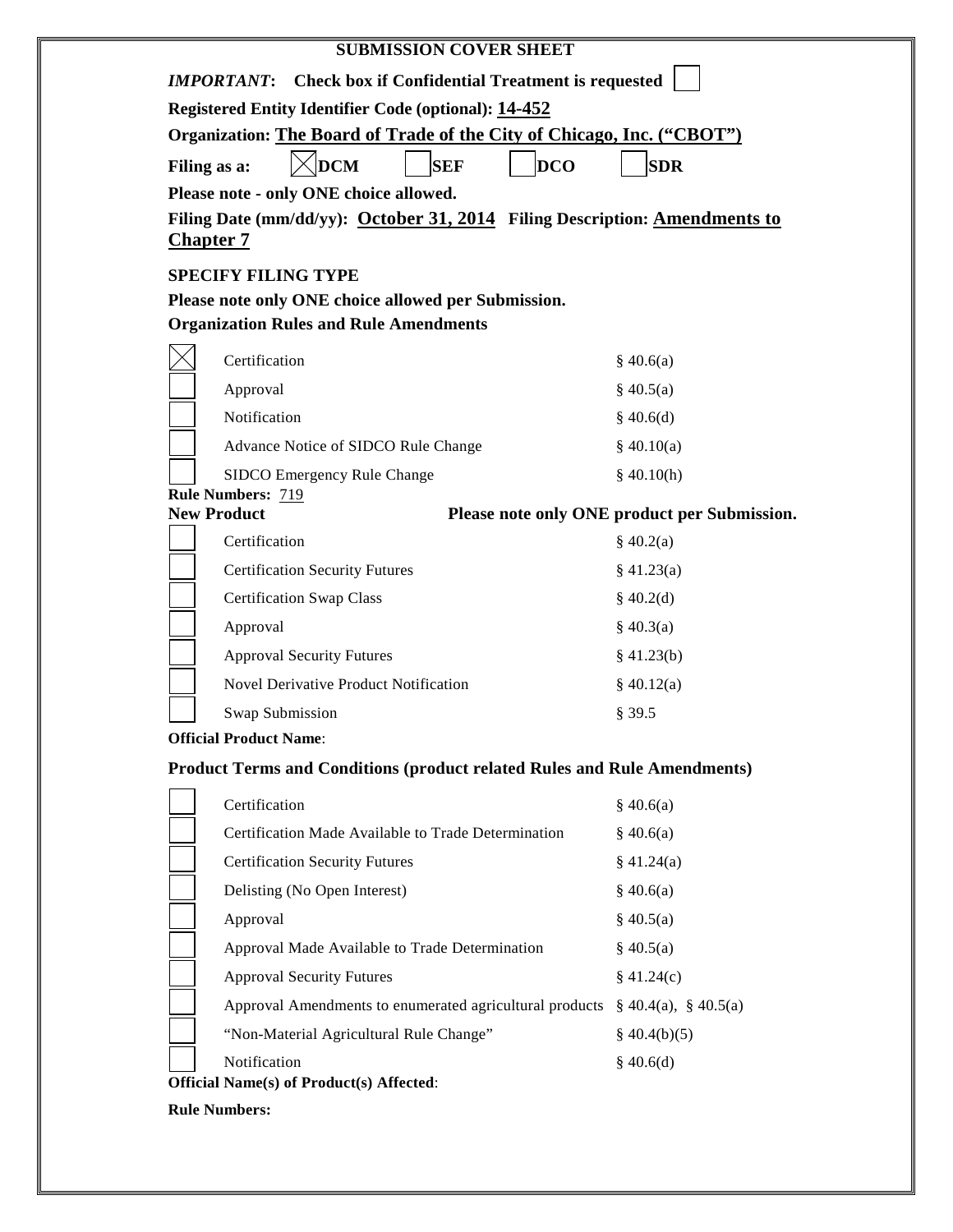

October 31, 2014

# **VIA ELECTRONIC PORTAL**

Christopher J. Kirkpatrick Office of the Secretariat Commodity Futures Trading Commission Three Lafayette Centre 1155 21st Street, N.W. Washington, DC 20581

#### **RE: CFTC Regulation 40.6(a) Certification. Notification Regarding Amendments to Chapter 7. CBOT Submission No. 14-452**

Dear Mr. Kirkpatrick:

The Board of Trade of the City of Chicago, Inc. ("CBOT" or "Exchange") is notifying the Commodity Futures Trading Commission ("CFTC" or "Commission") that it is self-certifying amendments to CBOT Rulebook Chapter 7.

The amendments include the introduction of new Rule 719 ("Initial Regularity for Delivery against a New Futures Contract"). Rule 719 is intended to address the initial posting period for delivery facilities applying to be approved as a delivery point for a physically delivered contract that is not yet listed or available for trading on the Exchange. The Exchange determined that initial regularity for delivery against a new futures contract concurrent with the listing of such new futures contract shall be effective either fifteen days after the Exchange posts a notice that a bona fide application has been received or the day after the application is approved by the Exchange, whichever is later.

With the addition of new Rule 719, the Exchange is also amending CBOT Rule 703.A to provide clarification with respect to the posting period for applicants relating to existing physically delivered contracts. The amendments clarify that initial regularity and increases in regularity for listed futures contracts shall continue to be effective either 30 days after the Exchange posts a notice that a bona fide application has been received or the day after the application is approved by the Exchange, whichever is later.

Amendments to Chapter 7 are set forth in Appendix A herewith, with additions underscored and deletions overstruck. The amendments to Chapter 7 will become effective on Monday, November 17, 2014.

The Market Regulation Department and the Legal Department collectively reviewed the designated contract market core principles ("Core Principles") as set forth in the Commodity Exchange Act ("Act"). During the review, we have identified that the amendments to CBOT Rulebook Chapter 7 may have some bearing on the following Core Principle:

Availability of General Information: In order to ensure that market participants are apprised of the amendments to CBOT Chapter 7, CBOT will issue a CME Group Market Surveillance Notice to the marketplace notifying them of the implementation of these amendments in advance of the amendments becoming effective. The issuance of the Market Surveillance Notice constitutes compliance with this Core Principle.

The Exchange certifies that the amendments to Chapter 7 of the CBOT Rulebook comply with the Act and regulations thereunder. There were no opposing views to the amendments to Chapter 7.

The Exchange certifies that this submission has been concurrently posted on the CME Group website at [http://www.cmegroup.com/market-regulation/rule-filings.html.](http://www.cmegroup.com/market-regulation/rule-filings.html)

<sup>1</sup> North End Avenue New York, NY 10282 **T** 212 299 2200 **F** 212 299 2299 christopher.bowen@cmegroup.com cmegroup.com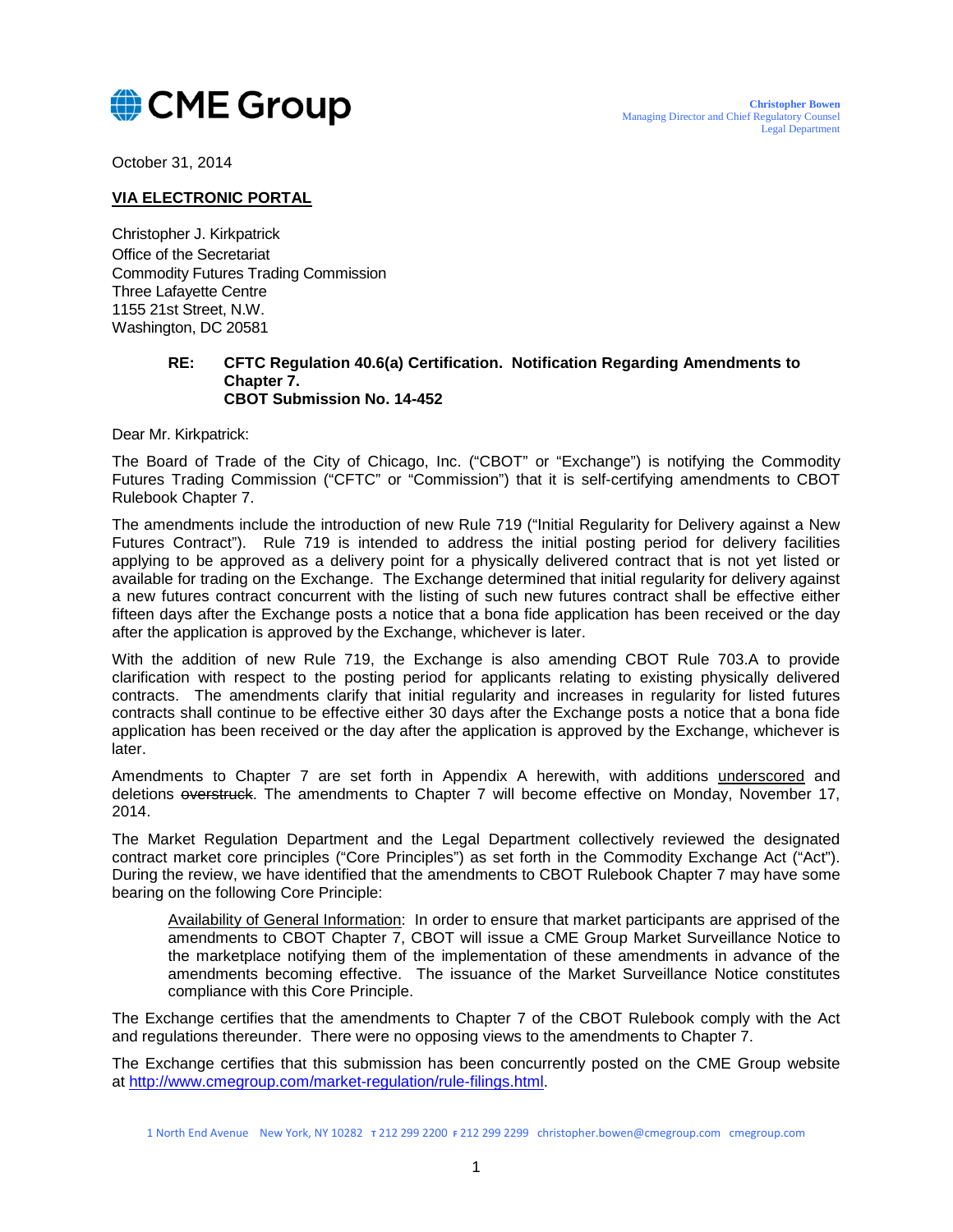Should you have any questions concerning the above, please contact the undersigned at 212-299-2200 or [Christopher.Bowen@cmegroup.com.](mailto:Christopher.Bowen@cmegroup.com)

Sincerely,

/s/ Christopher Bowen Managing Director and Chief Regulatory Counsel

Attachment: Appendix A – Amendments to CBOT Rulebook Chapter 7

1 North End Avenue New York, NY 10282 **T** 212 299 2200 **F** 212 299 2299 christopher.bowen@cmegroup.com cmegroup.com